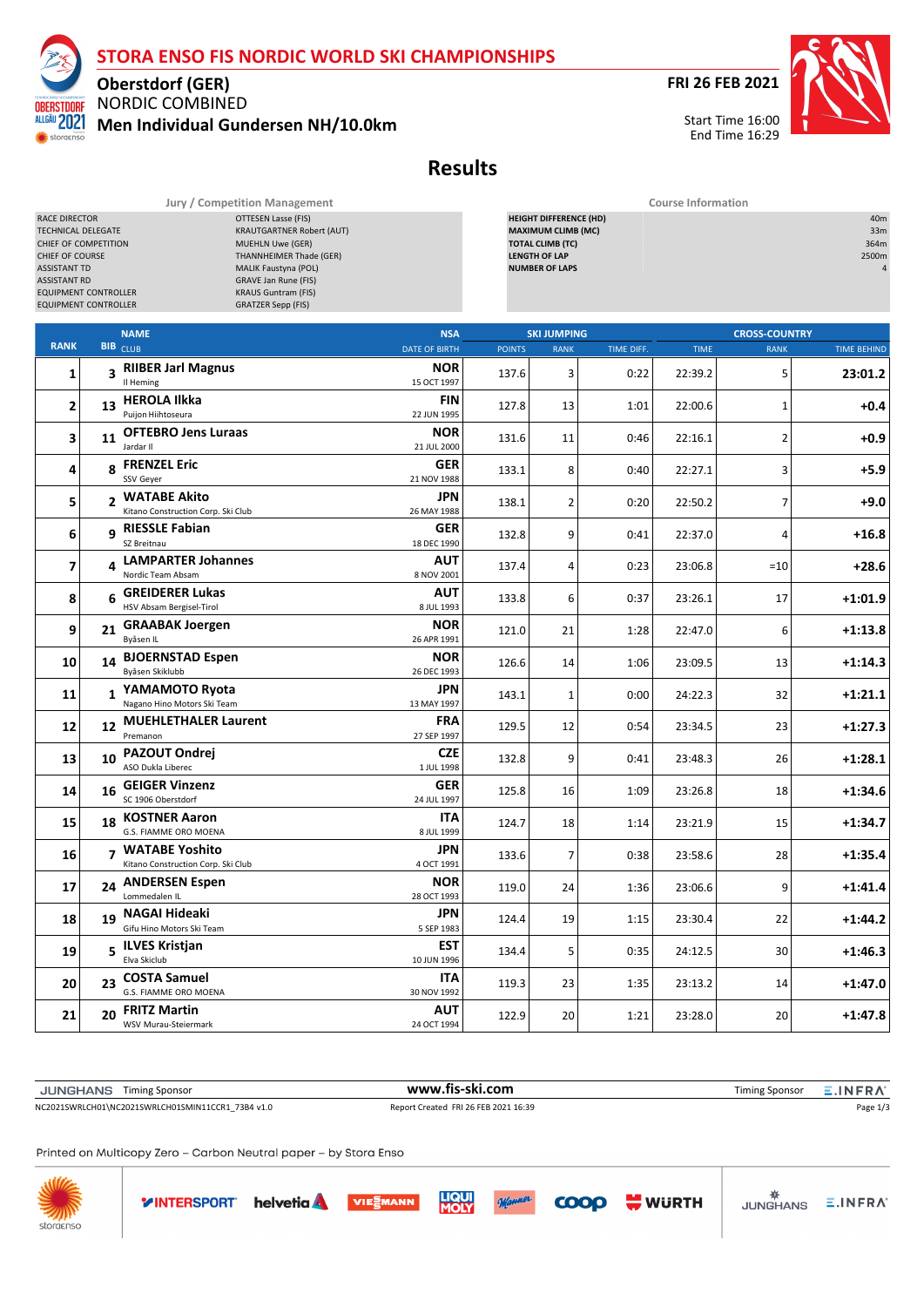

## **STORA ENSO FIS NORDIC WORLD SKI CHAMPIONSHIPS**

**FRI 26 FEB 2021**



NORDIC COMBINED **Men Individual Gundersen NH/10.0km**

**Oberstdorf (GER)**

### **Results**

|             |    | <b>NAME</b>                                                   | <b>NSA</b>                |               | <b>SKI JUMPING</b> |            |             | <b>CROSS-COUNTRY</b> |                    |
|-------------|----|---------------------------------------------------------------|---------------------------|---------------|--------------------|------------|-------------|----------------------|--------------------|
| <b>RANK</b> |    | <b>BIB</b> CLUB                                               | <b>DATE OF BIRTH</b>      | <b>POINTS</b> | <b>RANK</b>        | TIME DIFF. | <b>TIME</b> | <b>RANK</b>          | <b>TIME BEHIND</b> |
| 22          |    | 17 KLAPFER Lukas<br>SC Erzbergland-Steiermark                 | AUT<br>25 DEC 1985        | 125.2         | 17                 | 1:12       | 23:46.5     | 25                   | $+1:57.3$          |
| 23          | 27 | <b>GERARD Antoine</b><br>US Ventron                           | <b>FRA</b><br>15 JUN 1995 | 115.0         | 27                 | 1:52       | 23:06.8     | $=10$                | $+1:57.6$          |
| 24          |    | 22 BAUD Matteo<br>Olympic Mont d Or                           | <b>FRA</b><br>26 JUN 2002 | 119.8         | 22                 | 1:33       | 23:27.7     | 19                   | $+1:59.5$          |
| 25          |    | 33 PITTIN Alessandro<br><b>GRUPPO SCIATORI FIAMME GIALLE</b>  | ITA<br>11 FEB 1990        | 107.8         | 33                 | 2:21       | 23:07.8     | 12                   | $+2:27.6$          |
| 26          | 26 | <b>REPONEN Perttu</b><br>Kiteen Urheilijat                    | FIN<br>18 FEB 2002        | 118.7         | 26                 | 1:38       | 23:55.8     | 27                   | $+2:32.6$          |
| 27          |    | 32 VYTRVAL Jan<br>ASO Dukla Liberec                           | <b>CZE</b><br>8 MAY 1998  | 111.7         | 32                 | 2:06       | 23:30.3     | 21                   | $+2:35.1$          |
| 28          |    | 15 RYDZEK Johannes<br>SC 1906 Oberstdorf                      | <b>GER</b><br>9 DEC 1991  | 125.9         | 15                 | 1:09       | 24:41.3     | 39                   | $+2:49.1$          |
| 29          | 25 | <b>KUPCZAK Szczepan</b><br>SSR LZS Sokol Szczyrk              | POL<br>29 NOV 1992        | 118.8         | 25                 | 1:37       | 24:22.8     | 34                   | $+2:58.6$          |
| 30          | 38 | <b>FLETCHER Taylor</b><br>Steamboat Springs Winter Sports Clu | USA<br>11 MAY 1990        | 94.3          | 38                 | 3:15       | 23:00.2     | 8                    | $+3:14.0$          |
| 31          | 36 | <b>BUZZI Raffaele</b><br>C.S. CARABINIERI SEZ. SCI            | ITA<br>17 JUL 1995        | 98.7          | 36                 | 2:58       | 23:22.7     | 16                   | $+3:19.5$          |
| 32          | 30 | <b>PORTYK Tomas</b><br>LSK Lomnice nad Popelkou               | <b>CZE</b><br>6 APR 1996  | 113.4         | 30                 | 1:59       | 24:32.3     | 36                   | $+3:30.1$          |
| 33          | 31 | <b>LOOMIS Ben</b><br>Flying Eagles Ski Club                   | USA<br>9 JUN 1998         | 112.1         | 31                 | 2:04       | 24:32.4     | 37                   | $+3:35.2$          |
| 34          | 34 | NIITTYKOSKI Otto<br>Ylistaron Kilpaveljet                     | FIN<br>13 MAR 2001        | 107.5         | 34                 | 2:22       | 24:24.0     | 35                   | $+3:44.8$          |
| 35          |    | 28 VRHOVNIK Vid<br>Ssk Velenje                                | SLO<br>12 JUL 1999        | 114.3         | 28                 | 1:55       | 25:13.5     | 43                   | $+4:07.3$          |
| 36          | 42 | <b>KARHUMAA Wille</b><br>Ounasvaaran Hiihtoseura              | FIN<br>7 JUN 2000         | 87.0          | 42                 | 3:44       | 23:41.5     | 24                   | $+4:24.3$          |
| 37          | 37 | <b>SHUMATE Jared</b><br>Park City Ski and Snowboard           | USA<br>6 MAR 1999         | 97.0          | 37                 | 3:04       | 24:22.4     | 33                   | $+4:25.2$          |
| 38          | 35 | SZCZECHOWICZ Andrzej<br>Ts Wisla zakopane                     | <b>POL</b><br>14 SEP 2000 | 105.9         | 35                 | 2:29       | 24:58.2     | 41                   | $+4:26.0$          |
| 39          | 40 | <b>BARKOV Viacheslav</b><br>SDUSHOR UOR 2 MOSCOW              | <b>RSF</b><br>28 FEB 1992 | 88.5          | 40                 | 3:38       | 24:12.3     | 29                   | $+4:49.1$          |
| 40          | 29 | <b>BRECL Gasper</b><br>Ssk Mislinja                           | SLO<br>18 NOV 1999        | 113.6         | 29                 | 1:58       | 26:08.4     | 48                   | $+5:05.2$          |
| 41          | 39 | <b>MAZURCHUK Dmytro</b><br>Kremenets Ski school               | UKR<br>19 JAN 1999        | 90.4          | 39                 | 3:31       | 24:58.5     | 42                   | $+5:28.3$          |
| 42          |    | 43 MILANIN Aleksandr<br>Moscow UOR2                           | <b>RSF</b><br>17 MAR 2000 | 84.9          | 43                 | 3:53       | 24:40.7     | 38                   | ** +5:32.5         |
| 43          | 44 | <b>GOOD Jasper</b><br>Steamboat Springs Winter Sports Clu     | <b>USA</b><br>10 MAY 1996 | 82.1          | 44                 | 4:04       | 24:43.4     | 40                   | $*** +5:46.2$      |
| 44          |    | 41 PARK Jeun                                                  | <b>KOR</b><br>11 MAR 1993 | 87.9          | 41                 | 3:41       | 25:43.3     | 46                   | $+6:23.1$          |
| 45          |    | 45 ILVES Andreas<br>Elva Skiclub                              | <b>EST</b><br>28 APR 2000 | 72.5          | 45                 | 4:42       | 25:14.2     | 44                   | $*** + 6:55.0$     |
| 46          | 51 | <b>PASICHNYK Viktor</b><br>Kremenets Ski School               | <b>UKR</b><br>2 DEC 1992  | 57.0          | 51                 | 5:44       | 24:19.2     | 31                   | ** +7:02.0         |